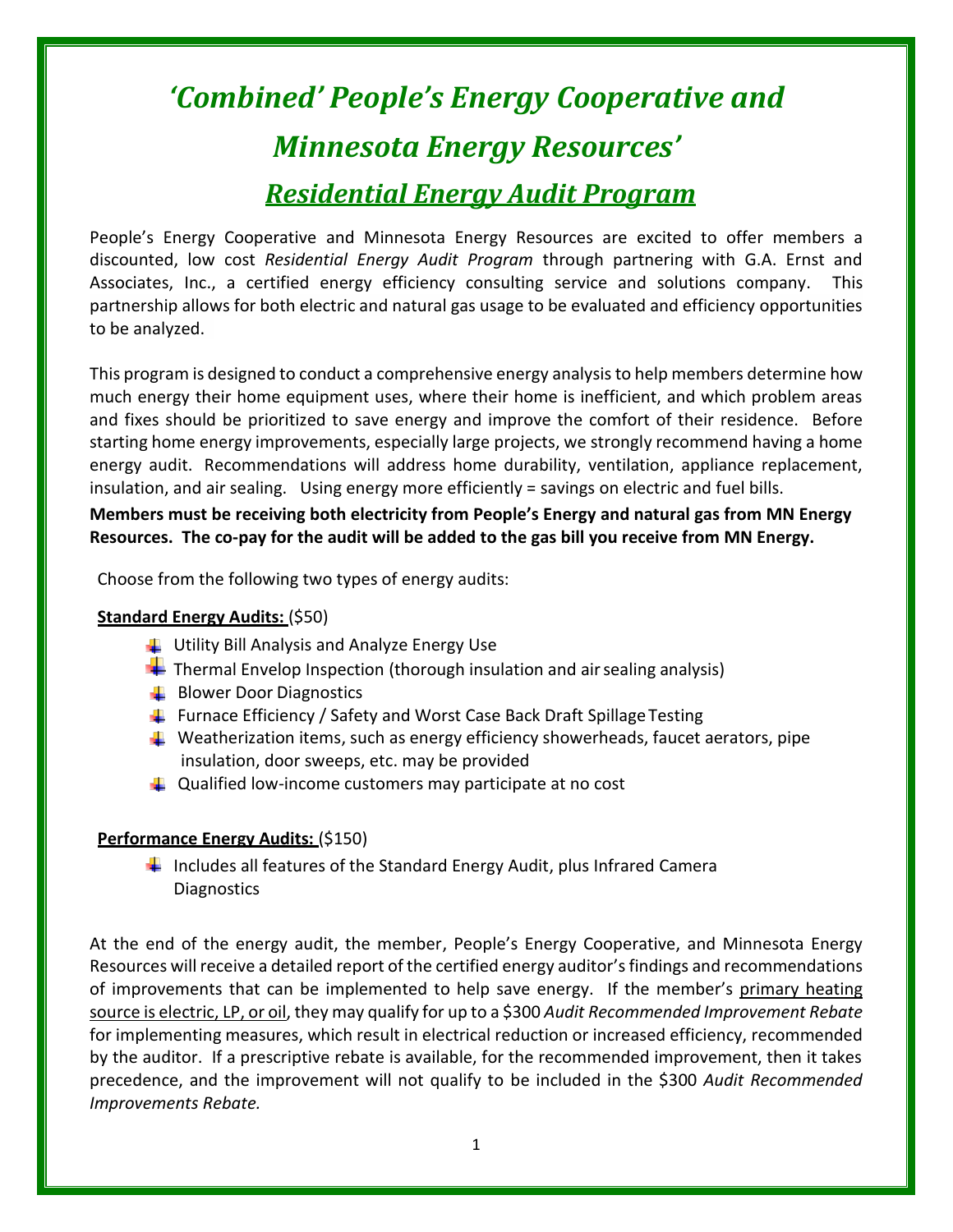## **Home Energy Audit Checklist:**

- ✓ **Member must be a member of People's Energy Cooperative and a customer of Minnesota Energy Resources receiving both services at the same residence.**
- ✓ Member must complete the '*Pre-Audit Request and Questionnaire'* and return it to People's Energy Cooperative. Member must also complete Minnesota Energy Resources' audit request form located at: [In-home Energy-Saving Audits | Minnesota Energy Resources](https://www.minnesotaenergyresources.com/savings/audits)
- $\checkmark$  G.A. Ernst and Associates, Inc. will contact the member directly to schedule the residential energy audit at a time that is convenient for the member. Members must be present during audit. Audit will take approximately 2 hours.
- $\checkmark$  Member, People's Energy, and Minnesota Energy will receive a copy of the detailed energyaudit report.
- $\checkmark$  Member will be billed directly on their MN Energy billing statement for the co-pay amount of the audit.
- $\checkmark$  Upon completion of any recommended energy improvements, member is eligible to submit applicable rebate information to People's Energy Cooperative and receive prescriptive rebate(s) and/or up to the \$300 *Audit Recommended Improvement Rebate (if primary heat is electric, LP, or oil)* towards the cost of the improvements made. The cost of labor can be claimed; however the cost of the audit does not qualify. The rebate form may be included in the packed received at time of energy audit or found on People's Energy website.



*\*Percentages shown may not be actual energy loss in every situation.*